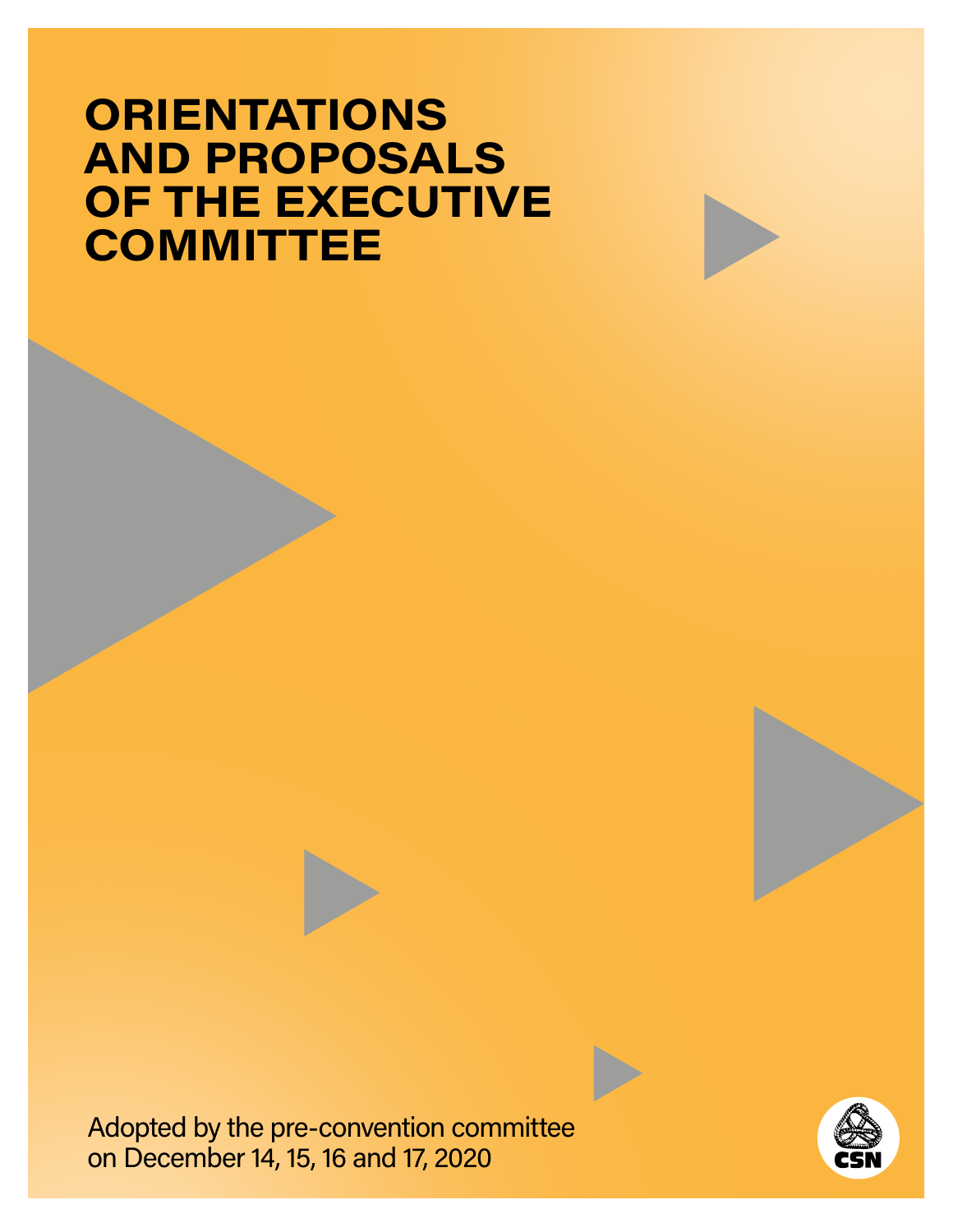# *General policy orientations submitted by the Executive Committee*

The CSN's 66th Convention will be held under unprecedented circumstances. In terms of the format, our proceedings will all have to be virtual, with all the limitations that entails. But we did want to have a discussion and set priorities nonetheless. Time constraints also mean we will have to do things differently. The delegates will therefore be asked to debate general orientation and mandate the Confederal Council to draw up the action plans.

The input from the regional consultation in November was used to develop the general orientations directions submitted to the Pre-Convention Committee. Nearly 480 union representatives participated. One clear conclusion that emerged is that the COVID-19 pandemic is hitting people hard. Not only is it affecting our members in all facets of their lives, it is also having a significant impact on union life and mobilization. The vast majority of the unions consulted reported disorientation, isolation, psychological distress, exhaustion, overwork, difficulty mobilizing and a mounting union workload.

Fortunately, the pandemic won't last forever. The vaccine means there is light at the end of the tunnel, but we will still have to deal with the impact of the pandemic in the workplace, on our members' lives and on our union activities for a few more months. The general directions submitted to the 66th Convention had to take this into account. We have also chosen to prioritize issues related to changes in the workplace, bearing in mind the four main thrusts of our work as a union: bargaining, mobilizing, organizing and representing.

# **1. Health and safety**

- Support the central councils in creating mutual support and assistance networks for the unions, which are facing increased health problems and psychological distress.
- Support the federations' and unions' efforts to safeguard workers' health and safety (including psychological health), particularly as concerns compliance with health standards, access to PPE and paid COVID-19 leave.
- Continue our campaign for amendments to Bill 59, *An Act to Modernize the Occupational Health and Safety Regime* and oppose any loss of existing rights.
- That the unions include occupational health and safety in their demands when negotiating a collective agreement, and that the general bargaining coordinating committee (CCGN) coordinate all such negotiations.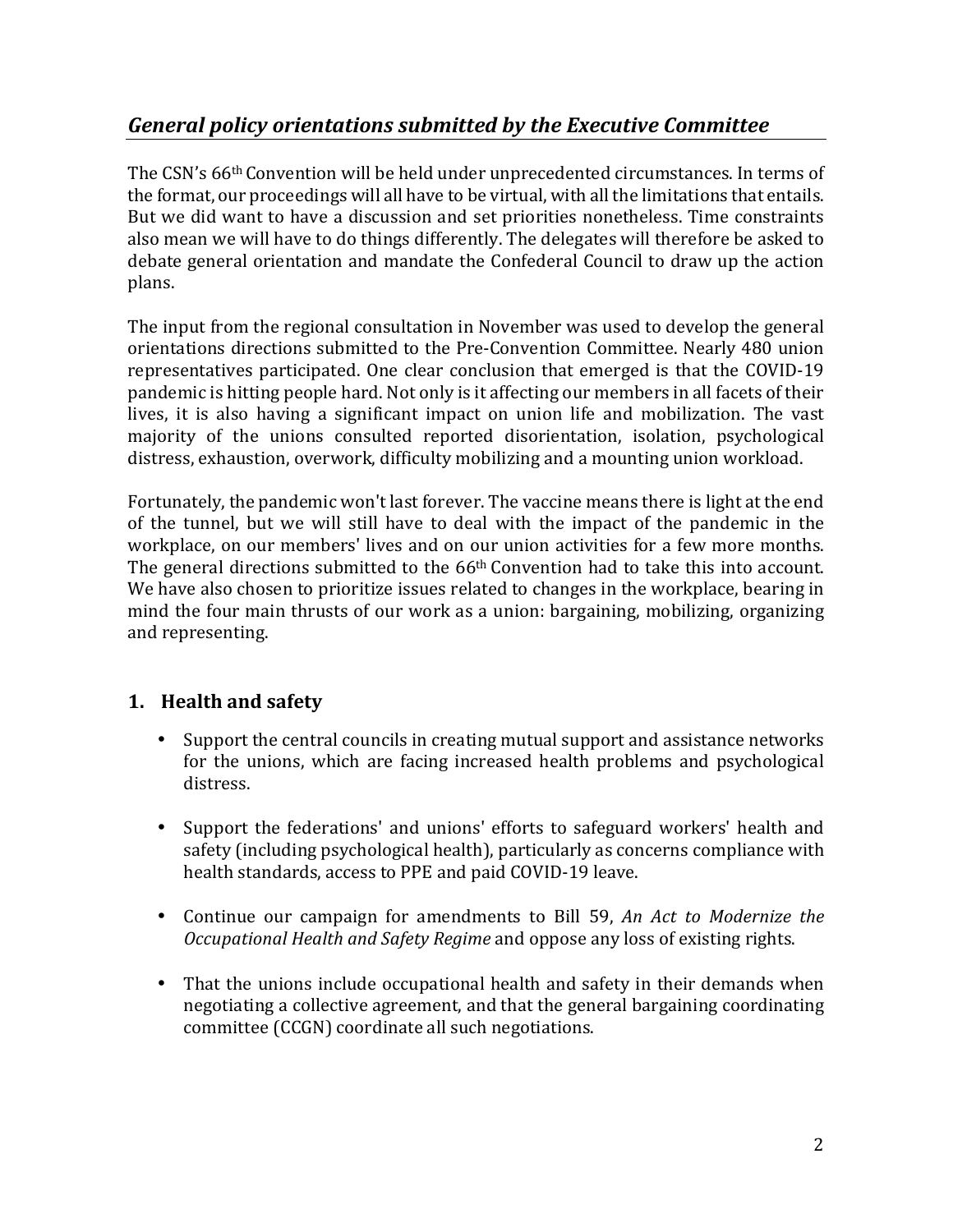#### **2. Union life and mobilization**

- In collaboration with the federations and central councils, support the unions with the use of digital technologies and social media to help strengthen union life and mobilisation.
- That the movement offer members of affiliated unions tools to help them be active in the union without burning out.
- Develop the necessary tools to promote union life and to encourage members to be politically active. Create a committee for this purpose.

#### **3. Work**

- In collaboration with the federations, support the unions in negotiating issues arising from telework and technological innovation; the general bargaining coordinating committee. (GBCC) should develop, disseminate and monitor a strategic bargaining framework.
- Update our demands concerning labour legislation and lobby governments to obtain legislative gains, with special attention to the situation of self-employed workers.
- Have a conversation about unionization in order to improve our practices, renew our strategies and establish priorities and a CSN action plan.

# **4. Post-COVID recovery**

- Fight any attempt to revert to fiscal austerity by putting forward our demands regarding the management of public finances and by explaining the negative impacts of austerity on the quality and accessibility of public services, and on workers' working conditions.
- Pursue our efforts to strengthen public services, particularly by improving working conditions in the public sector.
- Lobby to make government financial support for business especially for job training, technology investment and ecological transition – consistent with just transition principles and conditional on financial transparency, worker participation and recognition of unions as talking partners.
- Lobby the federal and provincial governments to recognize high-speed Internet as an essential service and make it available to all citizens.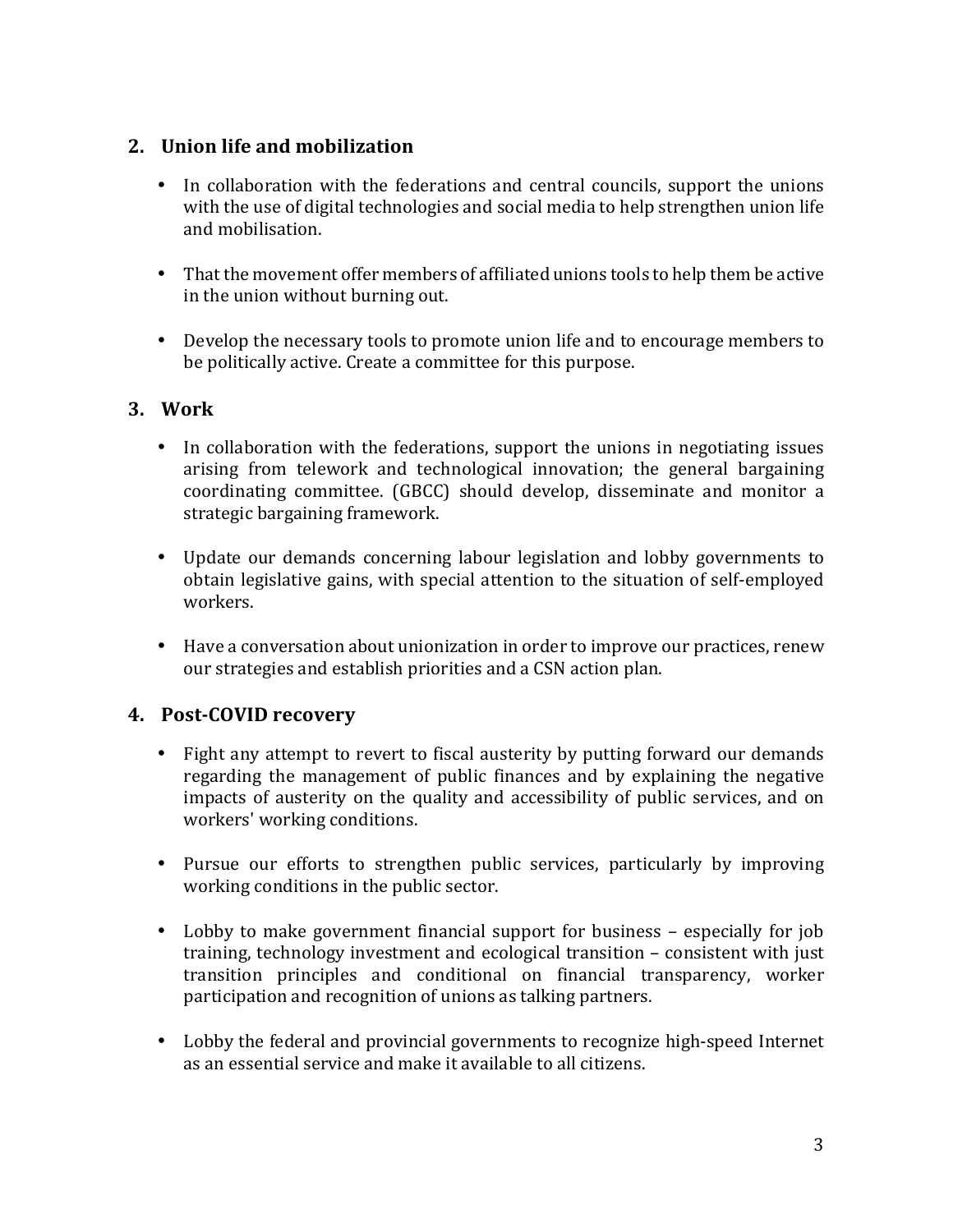# *Motions submitted by the Executive Committee*

The 66th Convention is being held under constraints. Nevertheless, we will be able to deal with some critical questions and some of the most pressing issues for our movement. The Constitution and By-laws Committee therefore recommends that the Pre-Convention Committee submit for debate the proposal at the core of the PDF Rules Review Committee's mandate, namely that pertaining to eligibility for strike or lockout benefits, as this would appear to be a priority if the PDF is to support the bargaining power of CSN-affiliated unions ever more effectively.

Given the special format of this convention, we recommend that the time allotted to the PDF be devoted to a substantive discussion of the proposed changes and the questions they are likely to raise. We believe this would be more productive that attempting to draft articles of the PDF Constitution and By-laws in a large group on a virtual platform, which would be a daunting and tedious task.

As a first step, we therefore recommend that a motion be put to the convention setting out clearly and in detail the general direction that should be reflected in the amendments to the PDF Constitution and By-laws, which will be drafted later.

After this first debate, we recommend that the delegates be asked to pass a motion referring the matter to the Confederal Council and entrusting it with the responsibility of deciding on the new wording of the PDF's Constitution and By-laws, in accordance with the directions adopted by the 66<sup>th</sup> Convention.

| <b>Current wording of the PDF</b><br><b>Constitution and By laws</b> | <b>Resolutions from the CSN</b><br><b>Executive Committee</b> | Recommendations of the<br><b>Constitution</b><br>and By-laws Committee | <b>Recommendations of</b><br>the<br><b>Pre-Convention</b><br><b>Committee</b> |
|----------------------------------------------------------------------|---------------------------------------------------------------|------------------------------------------------------------------------|-------------------------------------------------------------------------------|
|                                                                      | The CSN Executive Committee<br>proposes:                      |                                                                        |                                                                               |
| Article 13 - Right to benefits                                       | Article 13 – Right to benefits                                |                                                                        | The Pre-Convention<br>Committee recommends<br>that the motion from the        |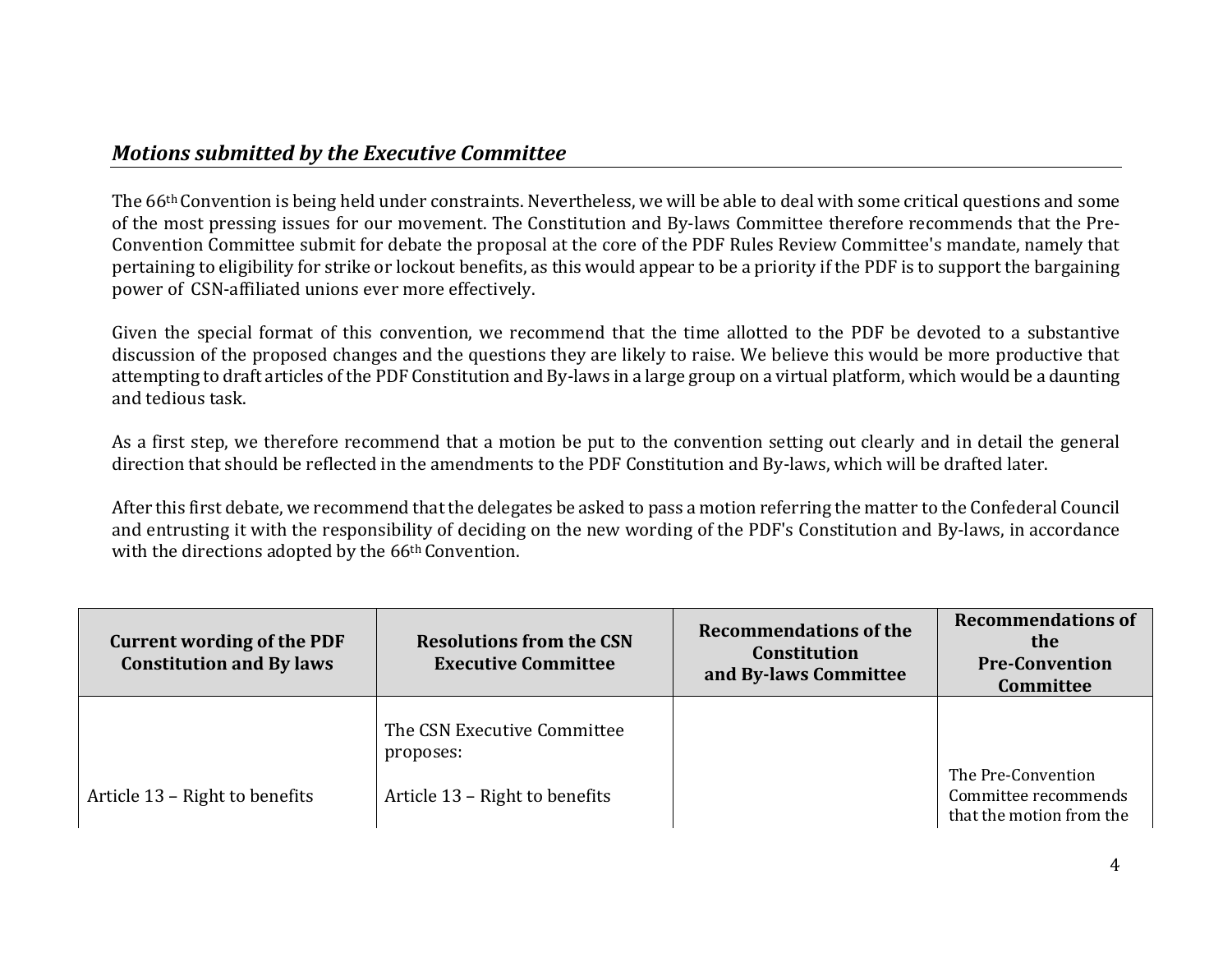| Article 13.01                                                                                                                                                                                                                                                  | Guiding principles                                                                                                                                                                                                                                                                | The Constitution and By-laws  | <b>Constitution and By-laws</b>                                                                                                                                                                                     |
|----------------------------------------------------------------------------------------------------------------------------------------------------------------------------------------------------------------------------------------------------------------|-----------------------------------------------------------------------------------------------------------------------------------------------------------------------------------------------------------------------------------------------------------------------------------|-------------------------------|---------------------------------------------------------------------------------------------------------------------------------------------------------------------------------------------------------------------|
| The right to benefits is acquired on                                                                                                                                                                                                                           |                                                                                                                                                                                                                                                                                   | Committee recommends that the | Committee be carried, as                                                                                                                                                                                            |
| the 8th day of a strike or lockout in                                                                                                                                                                                                                          | Amend so as to:                                                                                                                                                                                                                                                                   | motion be carried.            | amended:                                                                                                                                                                                                            |
| a given dispute.                                                                                                                                                                                                                                               | Provide that three or more<br>a.                                                                                                                                                                                                                                                  |                               | a. Provide that three or                                                                                                                                                                                            |
| Article 13.02<br>For the purpose of this article, the<br>days of strike or lockout may or<br>may not be consecutive in a given<br>dispute.                                                                                                                     | working days of strike or<br>lockout in one week entitles a<br>member to the weekly benefit;<br>Provide that only one weekly<br>b.<br>benefit may be paid per 7-<br>calendar-day period;<br>Amend the provisions for<br>c.<br>benefits in the case of<br>intermittent or sporadic |                               | more working days<br>of strike or lockout in<br>one week entitles a<br>member to the<br>weekly benefit;<br>b. Provide that only one<br>weekly benefit may<br>be paid per 7-<br>calendar-day period;<br>c. Amend the |
| Article 13.03<br>In the case of intermittent or<br>sporadic strikes or lockouts, five<br>accumulated days of loss of work<br>in a given dispute are equal to<br>seven days of strike or lockout, for<br>the purpose of this article.                           | strikes or lockouts<br>accordingly;<br>Establish that in order to be<br>$d_{\cdot}$<br>entitled to benefits, a striker<br>must have suffered a loss of<br>income.<br>And, in view of the above:                                                                                   |                               | provisions for<br>benefits in the case of<br>intermittent or<br>sporadic strikes or<br>lockouts accordingly;<br>d. Establish that in<br>order to be entitled                                                        |
| Article13.04<br>From the 8th day on, strikers are<br>entitled to benefits for each<br>additional week of strike or<br>lockout, as well as for the week<br>following their return to work,<br>subject to the maximum of four<br>weeks stipulated in Article 14. | Abolish the provision that<br>e.<br>entitlement to benefits begins<br>on the 8 <sup>th</sup> day of a dispute;<br>Eliminate the benefit payment<br>f.<br>for the week following the<br>return to work.                                                                            |                               | to benefits, a striker<br>must have suffered a<br>loss of income;<br>e. When a dispute<br>begins, no longer<br>consider income<br>from other sources.<br>And, in view of the<br>above:                              |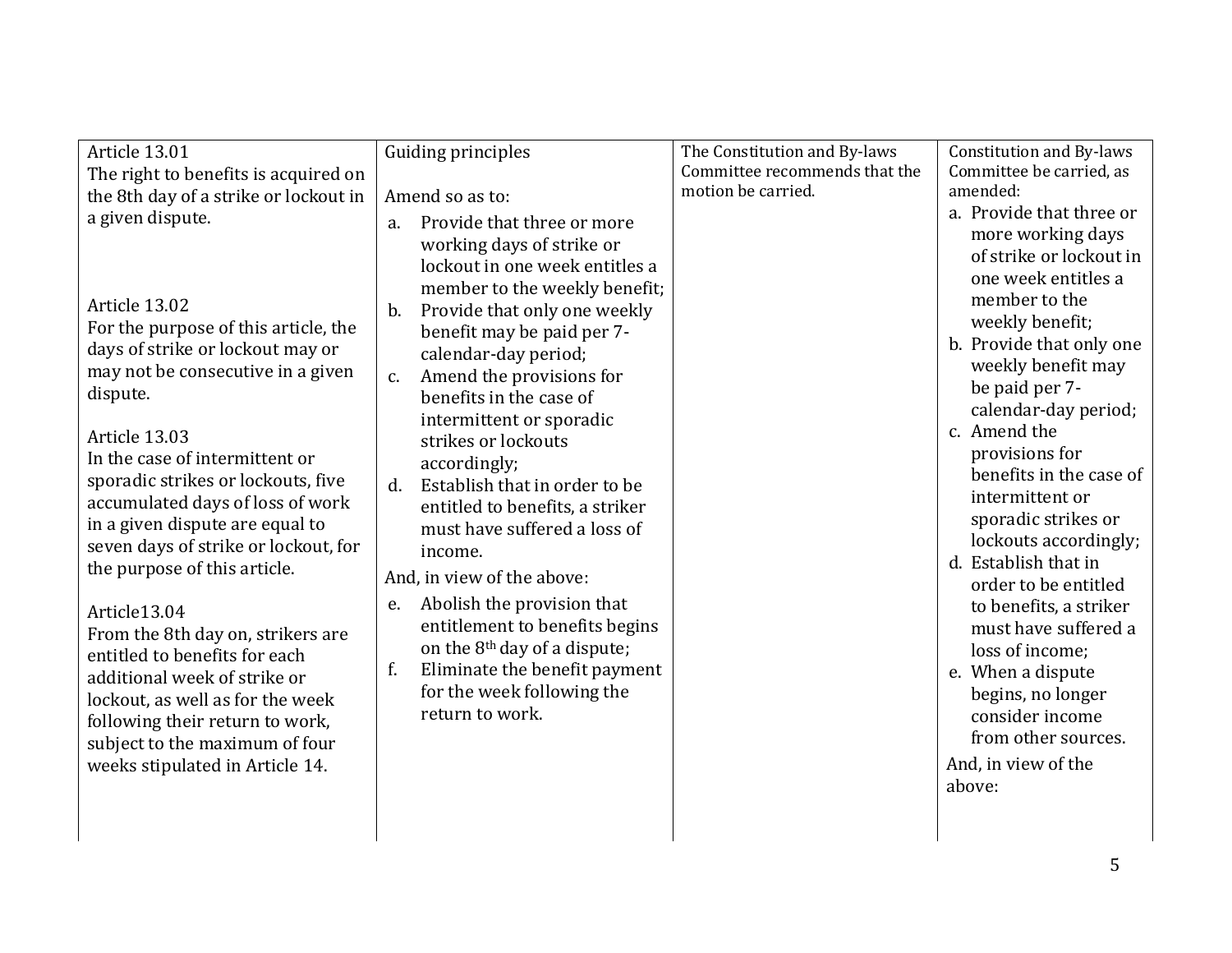| Article 13.05<br>For the week following a striker's<br>return to work, as well as for the<br>last week of a strike or lockout, a<br>part of a week consisting of three<br>or more working days is<br>considered to be one week.<br>Article 13.06<br>Benefits are payable within six<br>days of each of the above-<br>mentioned periods. |  | f. Abolish the<br>provision that<br>entitlement to<br>benefits begins on<br>the 8 <sup>th</sup> day of a<br>dispute;<br>Eliminate the<br>g.<br>benefit payment for<br>the week following<br>the return to work. |
|-----------------------------------------------------------------------------------------------------------------------------------------------------------------------------------------------------------------------------------------------------------------------------------------------------------------------------------------|--|-----------------------------------------------------------------------------------------------------------------------------------------------------------------------------------------------------------------|
| Article 13.07<br>If retroactive payments are<br>received from the Employment<br>Insurance Commission or health or<br>accident insurance, strikers must<br>repay the amounts received from<br>the PDF in accordance with Article<br>13.08. The union will co-operate<br>with the CSN to recover these<br>amounts.                        |  |                                                                                                                                                                                                                 |
| Article 13.08<br>Strikers who receive employment<br>insurance, health or accident<br>insurance benefits or employment<br>income giving them a net weekly<br>income equal to or greater than<br>the PDF benefits are not entitled to<br>these benefits.                                                                                  |  |                                                                                                                                                                                                                 |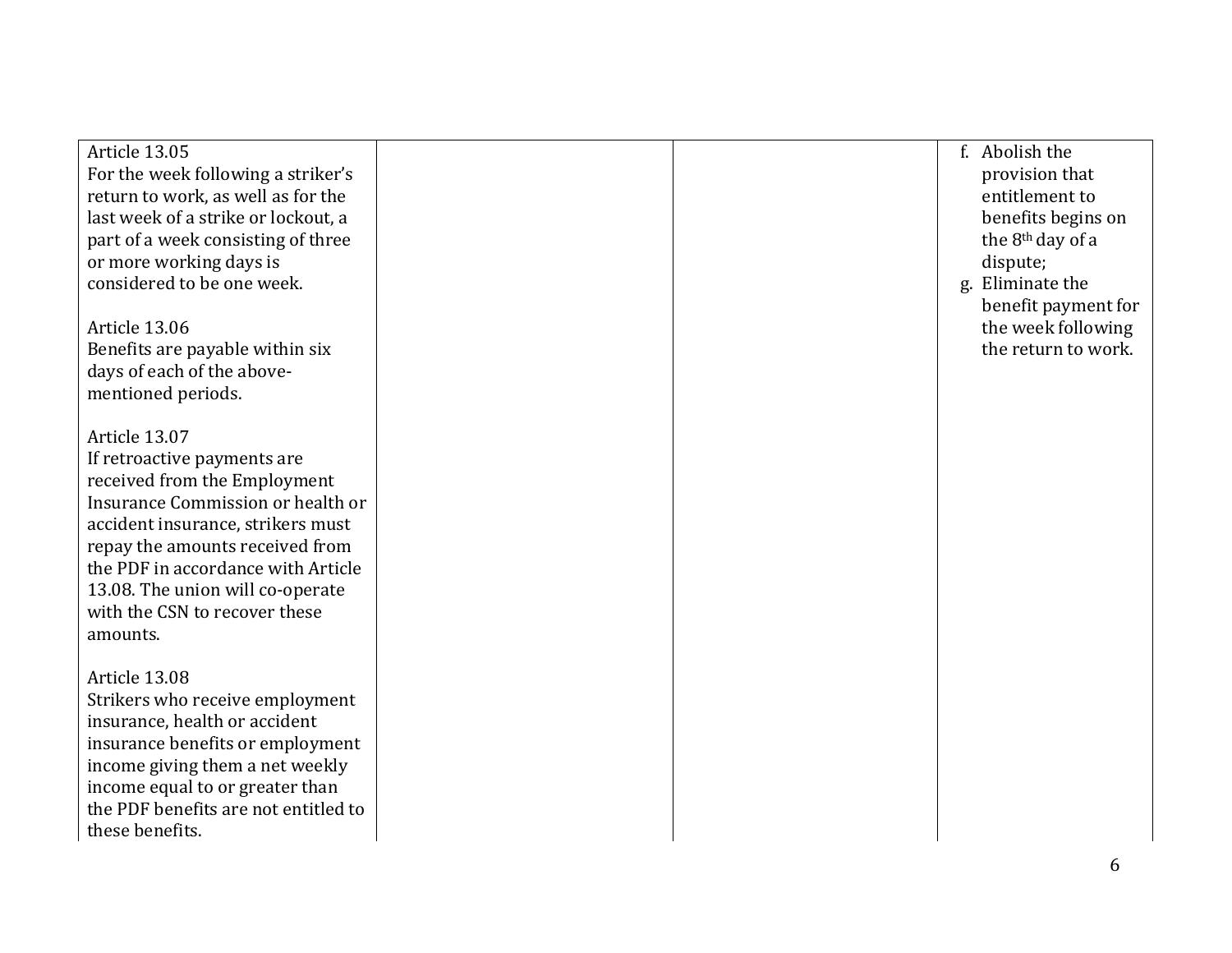| Article 13.09<br>Strikers who had more than one<br>job before the strike or lockout are<br>not entitled to benefits if the other<br>job pays them an amount equal to<br>the benefits. |                                                                                                                                                                                                                                                                                                     |                                                                                     |                                                                                                                             |
|---------------------------------------------------------------------------------------------------------------------------------------------------------------------------------------|-----------------------------------------------------------------------------------------------------------------------------------------------------------------------------------------------------------------------------------------------------------------------------------------------------|-------------------------------------------------------------------------------------|-----------------------------------------------------------------------------------------------------------------------------|
| Article 13.10<br>In the case of collective activities                                                                                                                                 |                                                                                                                                                                                                                                                                                                     |                                                                                     |                                                                                                                             |
| organized by the union to improve<br>PDF benefits, the Executive                                                                                                                      |                                                                                                                                                                                                                                                                                                     |                                                                                     |                                                                                                                             |
| Committee may authorize PDF                                                                                                                                                           |                                                                                                                                                                                                                                                                                                     |                                                                                     |                                                                                                                             |
| benefits to be kept at their regular<br>level. It must then so inform the                                                                                                             |                                                                                                                                                                                                                                                                                                     |                                                                                     |                                                                                                                             |
| Confederal Bureau.                                                                                                                                                                    | Referral motion:                                                                                                                                                                                                                                                                                    |                                                                                     |                                                                                                                             |
|                                                                                                                                                                                       | That the 66 <sup>th</sup> Convention of the                                                                                                                                                                                                                                                         |                                                                                     |                                                                                                                             |
|                                                                                                                                                                                       | CSN refer to the Confederal<br>Council the responsibility for<br>framing the new wording of article<br>13 of the PDF Constitution and By-<br>laws, based on the principles<br>adopted by the said Convention,<br>and for making all appropriate<br>amendments to other articles for<br>consistency. | The Constitution and By-laws<br>Committee recommends that the<br>motion be carried. | The Pre-Convention<br>Committee recommends<br>that the motion from the<br>Constitution and By-laws<br>Committee be carried. |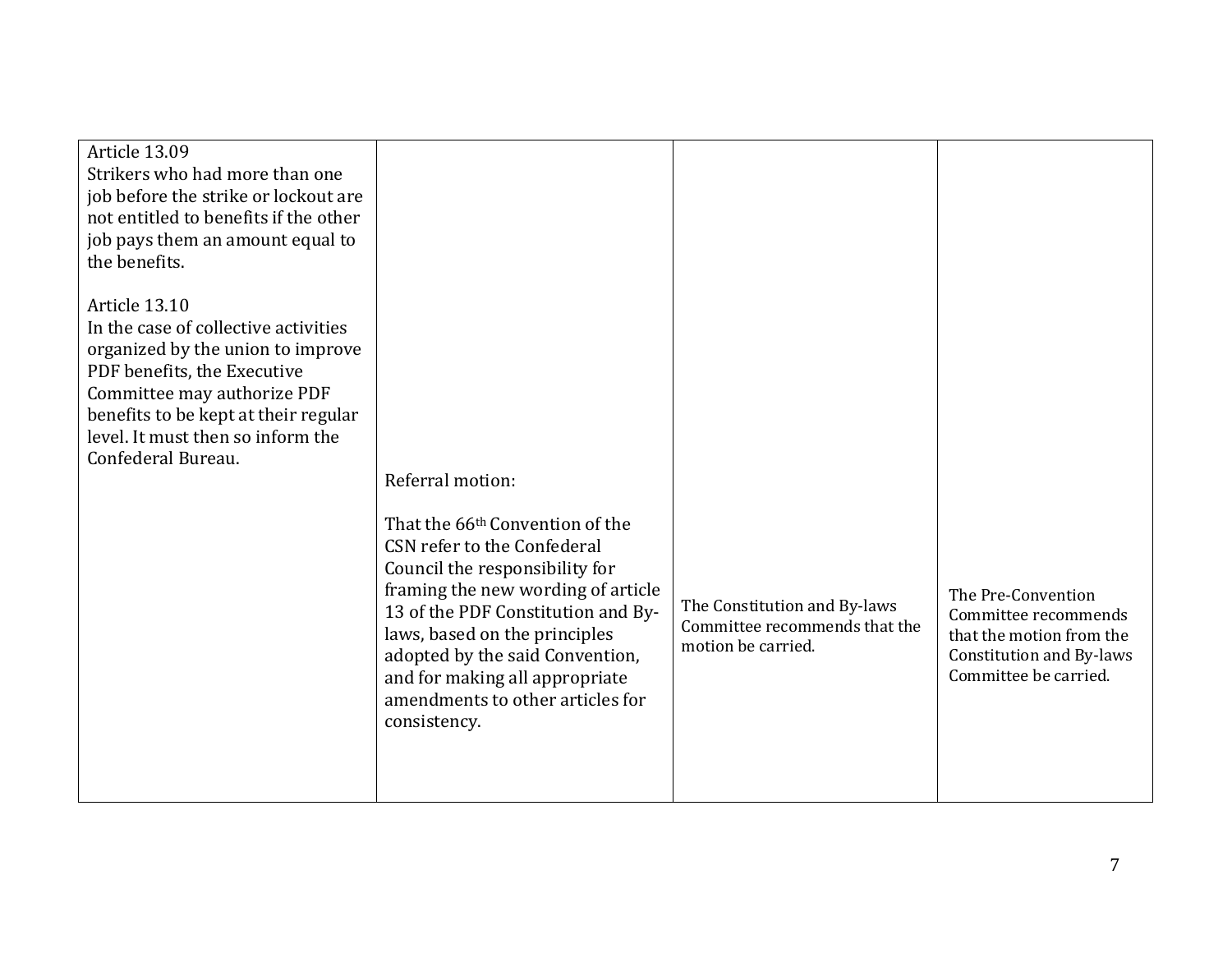| <b>Current wording of the PDF</b><br><b>Constitution and By laws</b> | <b>Resolutions from the CSN</b><br><b>Executive Committee</b> | <b>Recommendations of the</b><br><b>Constitution</b><br>and By-laws Committee | <b>Recommendations of</b><br>the<br><b>Pre-Convention</b><br>Committee               |
|----------------------------------------------------------------------|---------------------------------------------------------------|-------------------------------------------------------------------------------|--------------------------------------------------------------------------------------|
|                                                                      | The CSN Executive Committee                                   |                                                                               |                                                                                      |
|                                                                      | proposes:                                                     |                                                                               |                                                                                      |
| Article 40.05                                                        |                                                               |                                                                               | The Pre-Convention                                                                   |
| The Human Resources Department<br>and personnel policy and           | Article 40.05<br>The Human Resources and                      | The Constitution and By-laws<br>Committee recommends that the                 | Committee recommends                                                                 |
| management of CSN staff come                                         | <b>Education</b> Department and                               | motion be carried and referred to                                             | that the motion from the                                                             |
| under the authority of the General                                   | personnel policy and management                               | a subsequent meeting of the                                                   | Constitution and By-laws                                                             |
| Secretary, along with co-                                            | of CSN staff come under the                                   | Confederal Council.                                                           | Committee be carried.                                                                |
| ordination of this management                                        | authority of the General Secretary,                           |                                                                               |                                                                                      |
| between the CSN and affiliated                                       | along with co-ordination of this                              |                                                                               |                                                                                      |
| organizations having their own                                       | management between the CSN and                                |                                                                               |                                                                                      |
| staff.                                                               | affiliated organizations having                               |                                                                               |                                                                                      |
| The Legal Department comes                                           | their own staff.                                              |                                                                               |                                                                                      |
| under the authority of the General                                   | The Legal Department comes                                    |                                                                               |                                                                                      |
| Secretary.                                                           | under the authority of the General                            |                                                                               | The Pre-Convention                                                                   |
|                                                                      | Secretary.                                                    | The Constitution and By-laws<br>Committee recommends that the                 | Committee recommends                                                                 |
| Article 42.04                                                        | Article 42.04                                                 | motion be carried and referred to                                             | that the motion from the<br><b>Constitution and By-laws</b><br>Committee be carried. |
| The following is a non-exhaustive                                    | The following is a non-exhaustive                             | a subsequent meeting of the<br>Confederal Council.                            |                                                                                      |
| description of each Vice-                                            | description of each Vice-                                     |                                                                               |                                                                                      |
| President's duties.                                                  | President's duties.                                           |                                                                               |                                                                                      |
| FIRST VICE-PRESIDENT :                                               | FIRST VICE-PRESIDENT :                                        |                                                                               |                                                                                      |
| The First Vice-President replaces                                    | The First Vice-President replaces                             |                                                                               |                                                                                      |
| the President when the latter is                                     | the President when the latter is                              |                                                                               |                                                                                      |
| absent. The Executive Committee                                      | absent. The Executive Committee                               |                                                                               |                                                                                      |
| appoints a substitute if both are                                    | appoints a substitute if both are                             |                                                                               |                                                                                      |
| absent.                                                              | absent.                                                       |                                                                               |                                                                                      |